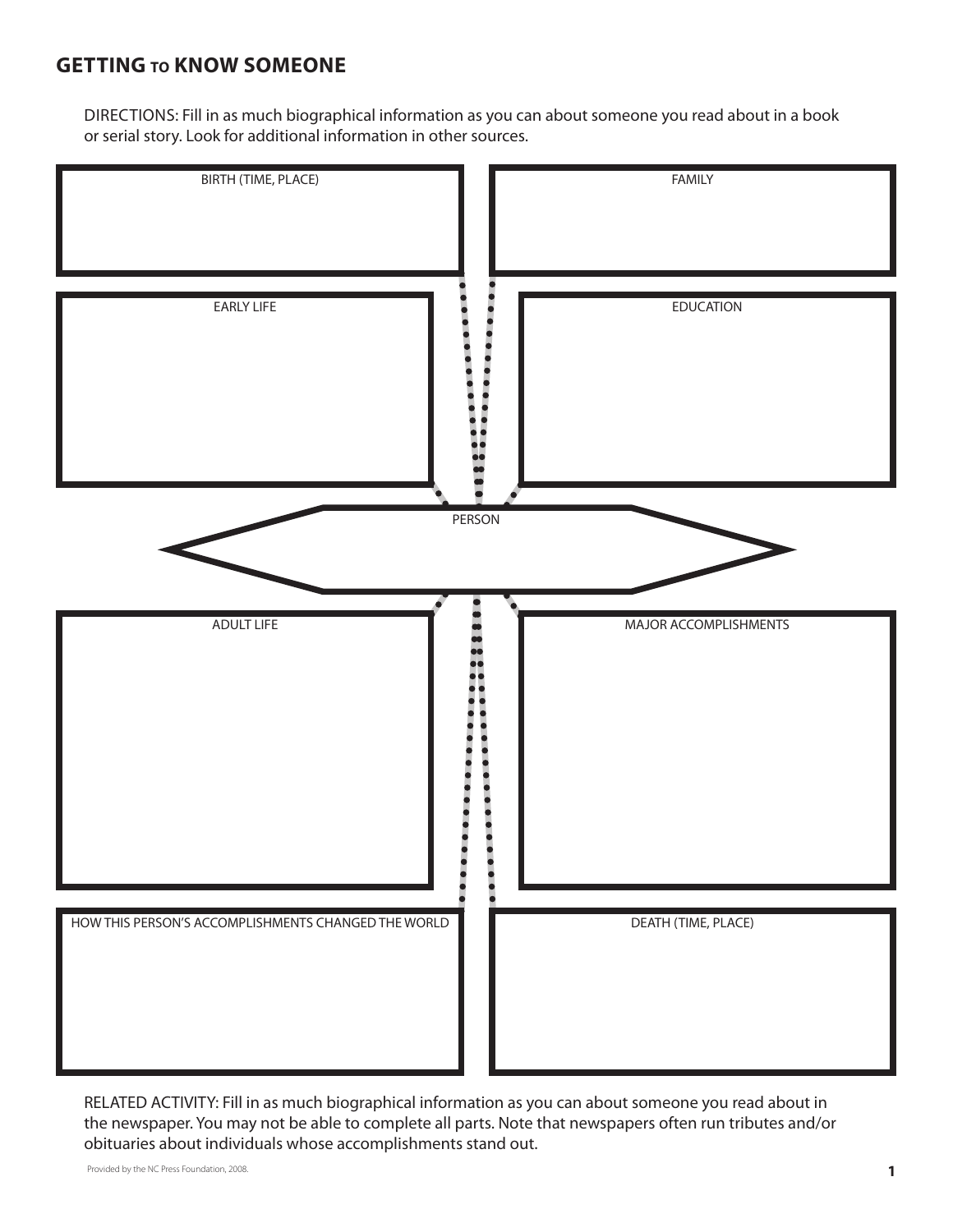#### **A Web of Friends**

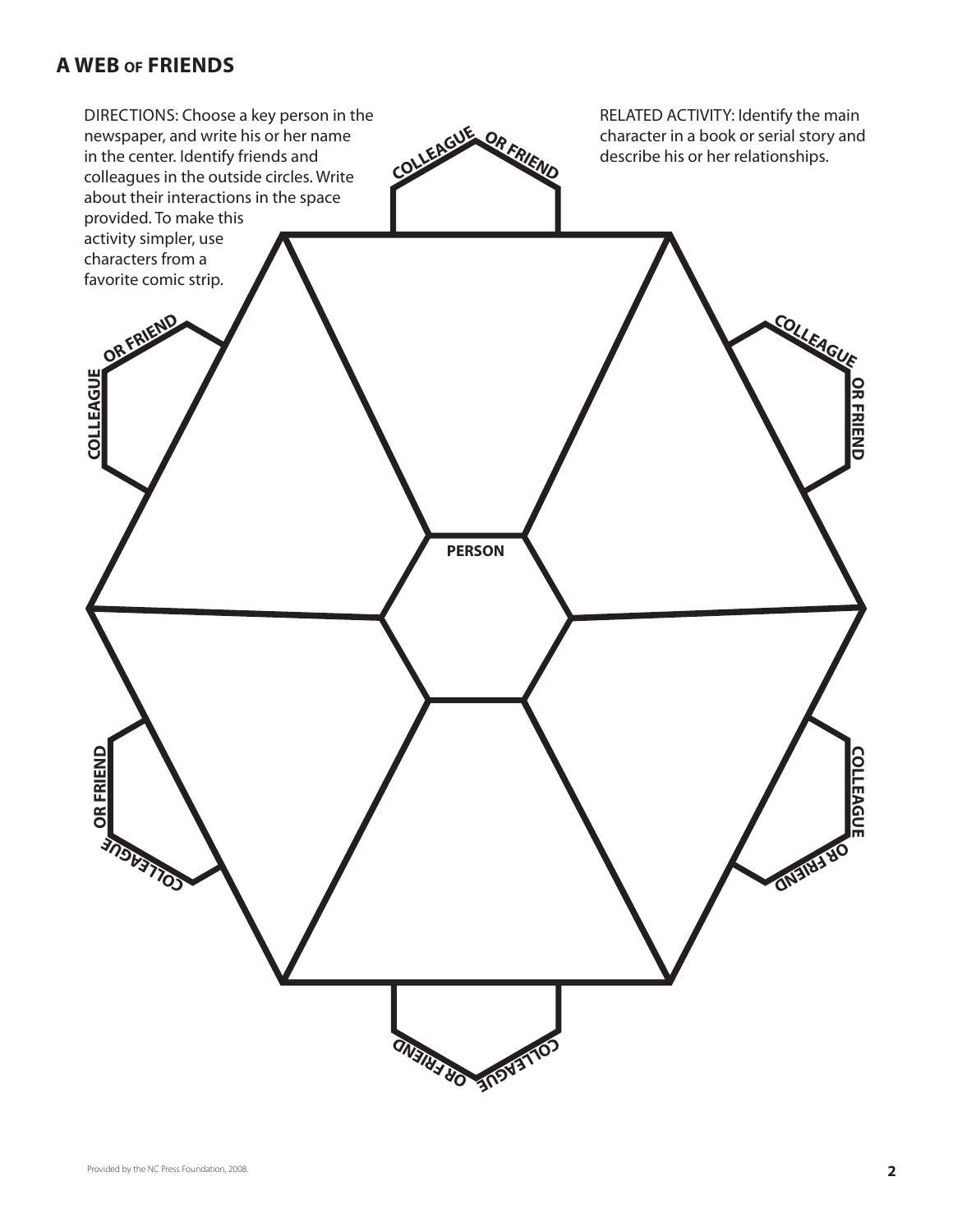# **Timeline**

DIRECTIONS: As key events occur in newspaper stories, record them on the timeline. Explain any cause/ effect relationships.



RELATED ACTIVITY: Record a sequence of events from a book or serial story and explain the cause and effect relationships.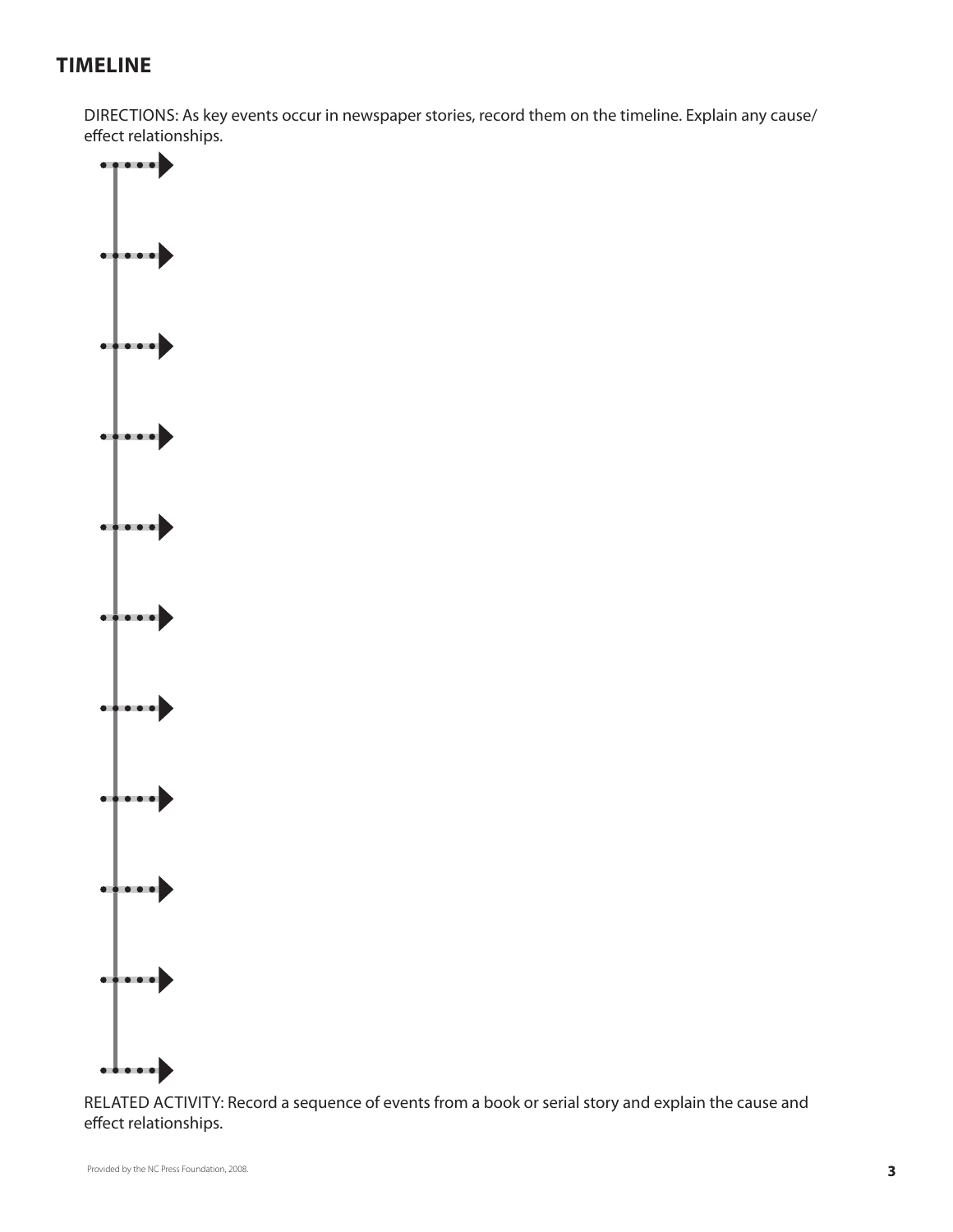# **Cause and EffectS**



RELATED ACTIVITY: Explain the effects of a key event in a book or serial story.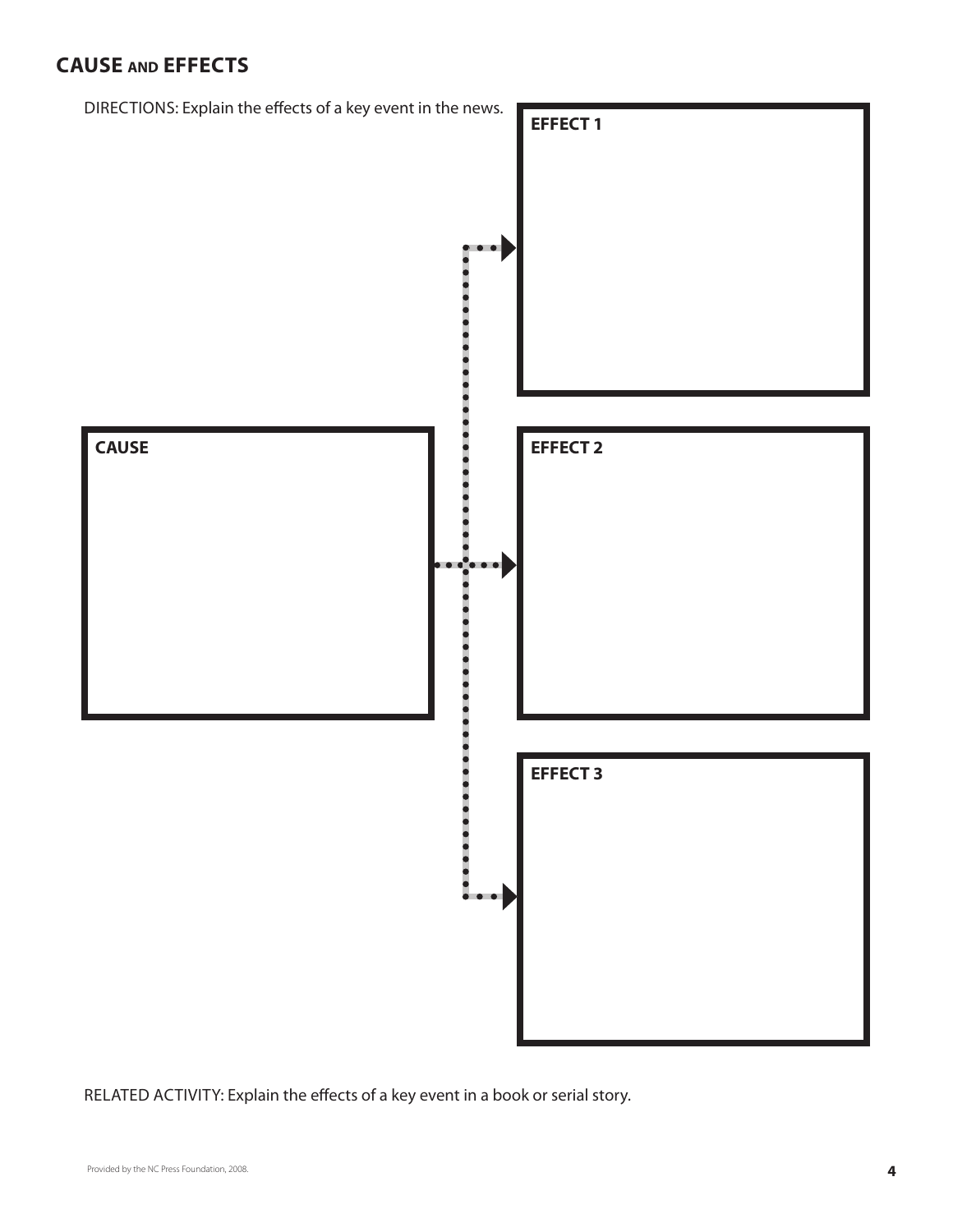# **Chain of Events**

DIRECTIONS: Explain how one event in the news leads to or causes another and then another...



RELATED ACTIVITY: Explain the effects of words or actions in a book or serial story.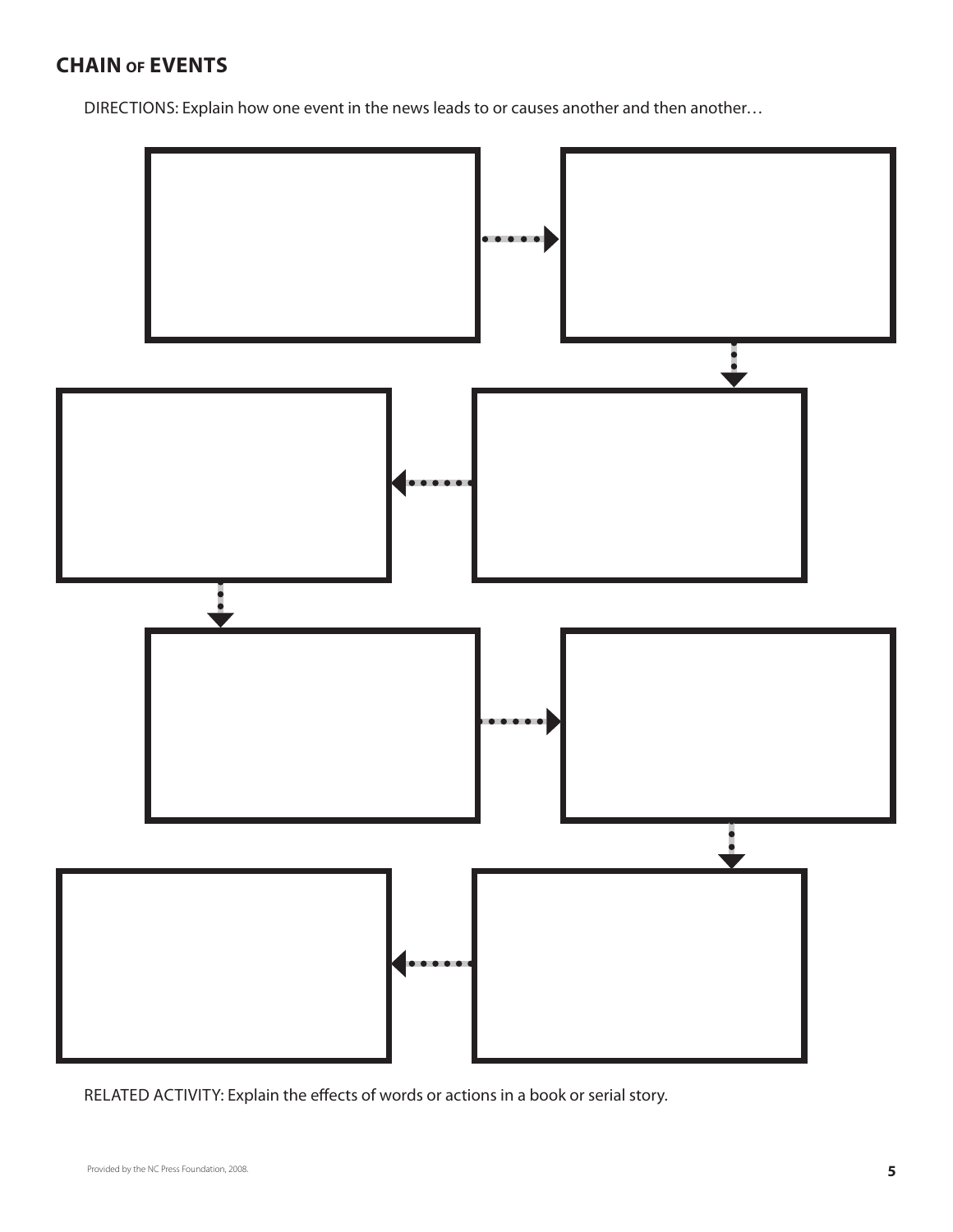### **PROBLEM-SOLVING OUTLINE**

DIRECTIONS: Draw on your reading of a news story or stories to answer the following questions:

- What is the problem? 1.
- What are the causes? 2.
- What are the effects? 3.
- What are the solutions? 4.
- What are the obstacles to the solutions? 5.
- What is the most likely outcome? 6.
- What is the preferred solution in your opinion? 7.

RELATED ACTIVITY: Answer the questions about a problem presented in a book or serial story.